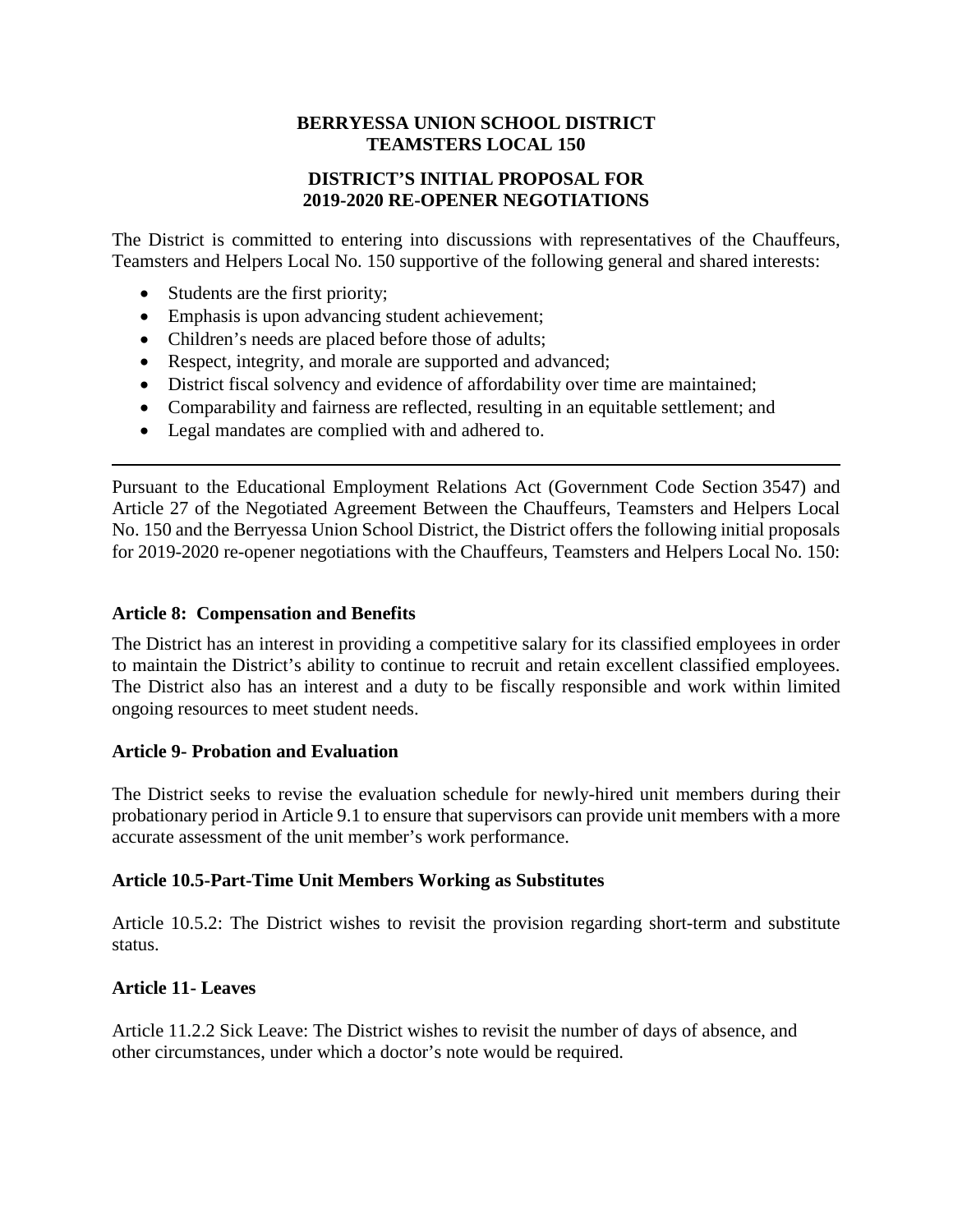Article 11.5.1: The District would like to revisit the provision regarding use of accumulated vacation leave in lieu of sick leave.

Article 11.5.3: The District would like to clarify the language regarding the deduction of salary when a substitute is hired.

Article 11.10: The District would like to revisit the conditions under which Personal Necessity Leave is used.

Article 11.10.3: The District would like to evaluate the notice period for use of Personal Necessity Leave.

Article 11.16.4: The District would like to revise the procedure for requesting Personal Necessity Leave.

# **Article 14- Uniform and Equipment**

Article 14.1: The District would like to discuss which classifications require work boots or uniforms.

## **Article 16- Vacation**

Article 16.6: The District would like to include provisions regarding the timing of the use of Vacation Leave.

# **Article 21- Safety**

Article 21.2: The District wishes to reevaluate the article regarding the provision of shoes to unit members.

### **Article 22- Transportation**

Article 22.3: The District would like to explore language regarding the frequency of the bidding process.

Article 22.3: The District would like to add language regarding a guaranteed work hour day and expectations around Non-Drive time duties and assignments.

Article 22.13: The District wishes to explore language regarding a cap on the amount of paid training the district will provide Bus Drivers.

# **Article 24- After Hours/On-Call System**

Article 24.8: The District wishes to implement new provisions addressing staffing for the After Hours/On-Call System.